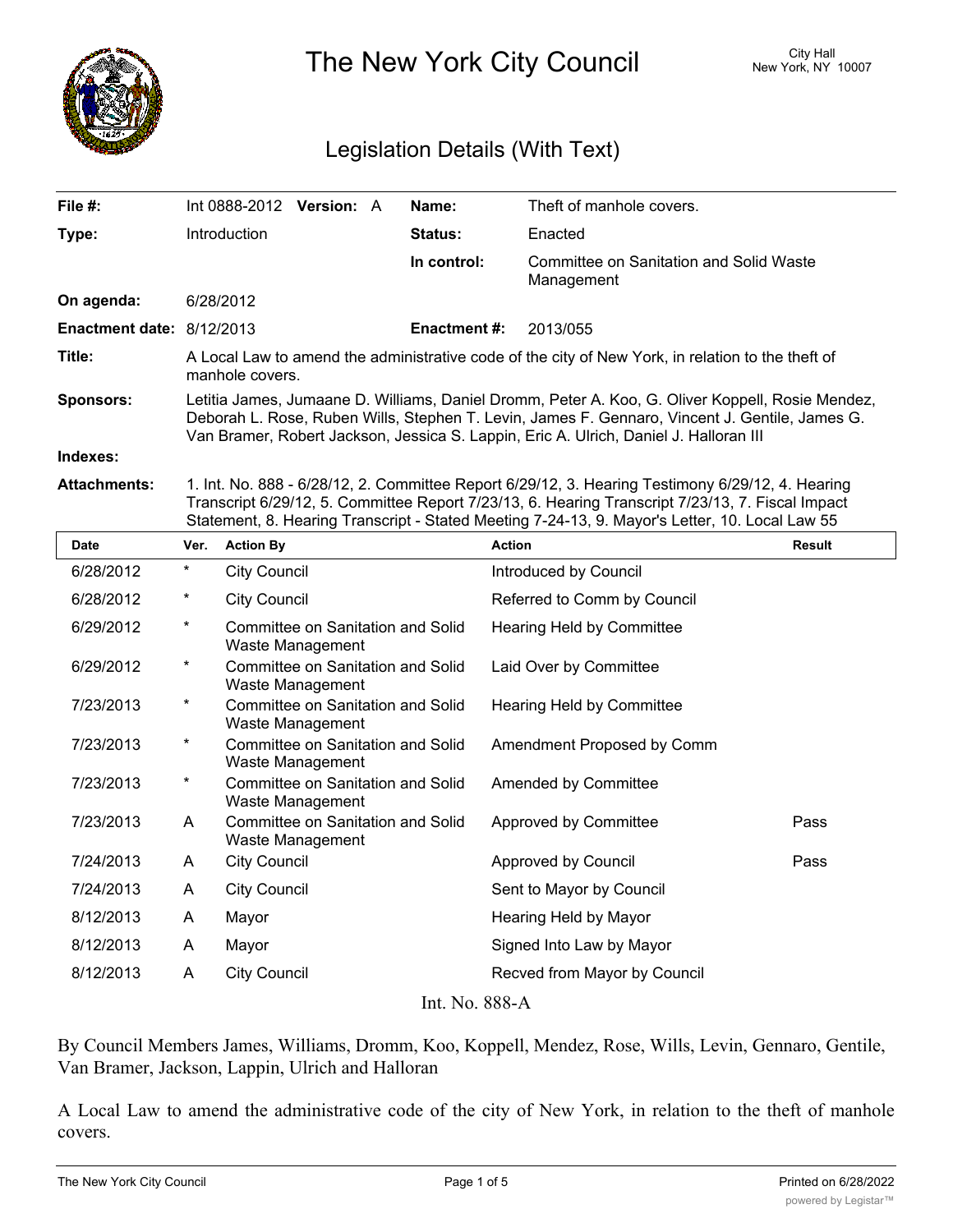Be it enacted by the Council as follows:

Section 1. Title 10 of the administrative code of the city of New York is amended by adding a new section 10-118.1 to read as follows:

10-118.1 Theft of manhole covers. a. Except as provided in subdivision d of this section, no person shall remove, or transport through, along or across a public street, any manhole cover, including but not limited to the cover of an opening in the ground, street or sidewalk used by a public utility or authority to access underground vaults, structures, installations, or other enclosed space; or the cover of such an opening that is part of a sewer system, fuel storage system, or water supply system.

b. Any person who violates any provision of this section shall be liable for a civil penalty of not less than two thousand five hundred dollars nor more than ten thousand dollars. A notice of violation issued pursuant to this section shall be returnable to the environmental control board, which shall have the power to impose such civil penalty.

c. In addition to the civil penalties set forth in subdivision b of this section, any person who knowingly violates this section shall be guilty of a misdemeanor and, upon conviction thereof, shall be punished by a fine of not less than five hundred dollars nor more than ten thousand dollars, or imprisonment not exceeding thirty days, or both for each violation.

d. The prohibition in this section shall not apply to the owner of such cover, the duly authorized agent of such owner, or an appropriate legal authority.

§2. Section 24-304 of the administrative code of the city of New York is amended to read as follows:

§ 24-304 Injury to water supply property. If any unauthorized person shall [wilfully] willfully do or cause to be done any act by which any work, materials or property, including manhole covers, now or hereafter erected or used within the city or elsewhere by such city, or any person acting under their authority, for the purpose of procuring or keeping a supply of water shall in any manner be injured or removed, or shall erect or place any nuisance on the banks of any river, lake or stream from which the water supply of such city shall be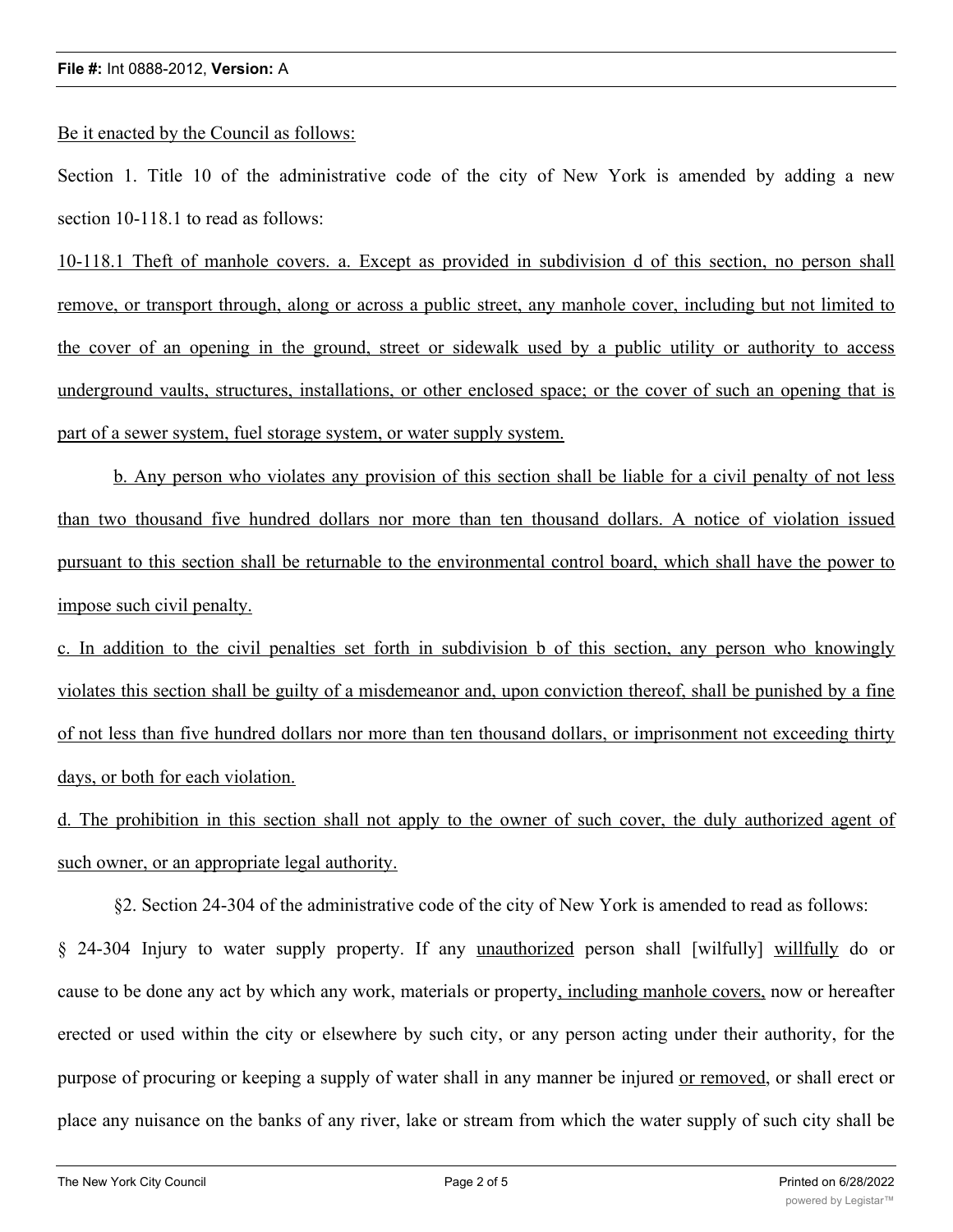## **File #:** Int 0888-2012, **Version:** A

drawn, such person on conviction thereof, shall be deemed guilty of a misdemeanor.

§3. Subdivision b and c of section 24-346 of the administrative code of the city of New York are amended to read as follows:

b. Any person who violates or fails to comply with any of the provisions of this chapter and chapter four of this title or any order, rule or regulation issued by the board or commissioner or with the conditions of any permit issued by the commissioner within the city of New York shall be liable for a civil penalty of not less than fifty nor more than one thousand dollars for each violation, except that the civil penalty for the removal of a manhole cover in violation of section 24-304 shall be not less than two thousand five hundred dollars nor more than ten thousand dollars. In the case of a continuing violation each [days] day's continuance shall be a separate and distinct offense. The environmental control board shall have the power to impose such civil penalties. A proceeding to impose such penalties shall be commenced by the service of a notice of violation returnable to such board. Such board, after a hearing as provided by the rules and regulations of the board, shall have the power to enforce its final decisions and orders imposing such civil penalties as if they were money judgments pursuant to subdivision d of section one thousand forty-nine-a of the New York city charter. A civil penalty imposed by the board may also be collected in an action brought in the name of the city in any court of competent jurisdiction. The board, in its discretion, may, within the limits set forth in this subdivision, establish a schedule of civil penalties indicating the minimum and maximum penalty for each separate offense.

c. In addition to the civil penalties set forth in subdivision b of this section and except as otherwise specifically provided, any person who knowingly violates or fails to comply with any provision of this chapter and chapter four of this title or any order, rule or regulation issued by the commissioner or board or with the conditions of any permit issued by the commissioner shall be guilty of a misdemeanor and, upon conviction thereof, shall be punished by a fine of not less than two hundred fifty nor more than one thousand dollars, or by imprisonment not exceeding thirty days, or both for each violation, except that the punishment for the removal of a manhole cover in violation of section 24-304 shall be a fine of not less than five hundred dollars nor more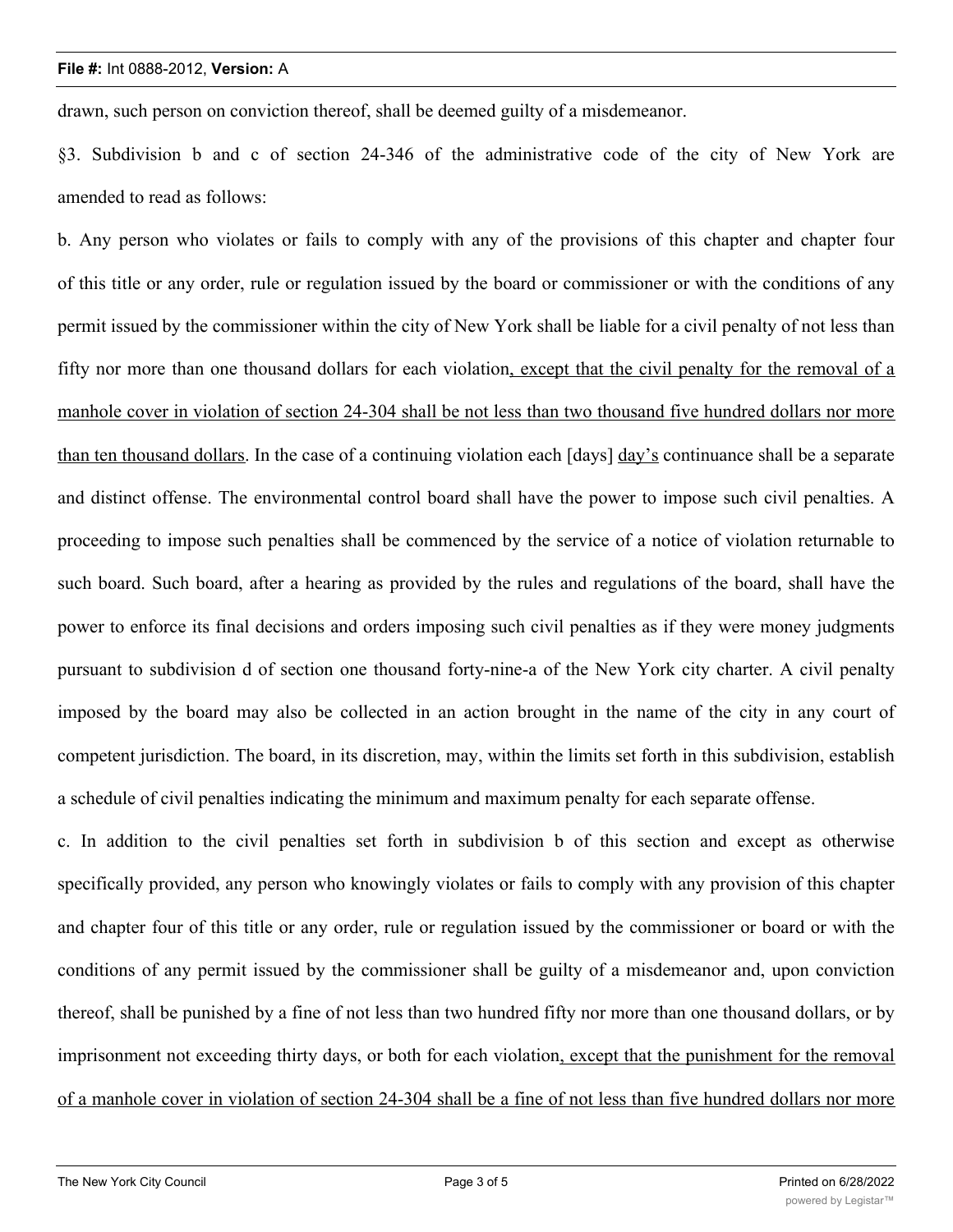than ten thousand dollars, or imprisonment not exceeding thirty days, or both for each violation. In the case of a continuing violation each [days] day's continuance shall be a separate and distinct offense.

§4. Subdivision f and g of section 24-524 of the administrative code of the city of New York are amended to read as follows:

f. Any person who violates or fails to comply with any of the provisions of section 24-504 through 24- 522 and 24-523 of this chapter or any order, rule or regulation issued by the environmental control board or commission of environmental protection pursuant thereto or with the conditions of any permit issued pursuant thereto shall be liable for a civil penalty not exceeding ten thousand dollars for each violation, provided that this subdivision shall not apply to subdivision c of section 24-509 or subdivisions a and b of section 24-521, and provided that the penalty for the removal of a manhole cover in violation of section 24-517 shall be not less than two thousand five hundred dollars. In the case of a continuing violation each day's continuance shall be a separate and distinct offense. The environmental control board shall have the power to impose such civil penalties. A proceeding to impose such penalties shall be commenced by the service of a notice of violation returnable to such board. Such board, after a hearing as provided by the rules and regulations of the board, shall have the power to enforce its final decisions and orders imposing such civil penalties as if they were money judgments pursuant to subdivision d of section one thousand forty-nine-a of the New York city charter. A civil penalty imposed by the board may also be collected in an action brought in the name of the city in any court of competent jurisdiction. The board, in its discretion, may, within the limits set forth in this subdivision, establish a schedule of civil penalties indicating the minimum and maximum penalty for each separate offense.

g. In addition to the civil penalties set forth in subdivision f of this section, any person who knowingly violates or fails to comply with any provision of sections 24-504 through 24-522 or section 24-523 of this chapter or any order, rule or regulation issued by the commissioner of environmental protection or environmental control board pursuant thereto or with the conditions of any permit issued pursuant thereto shall be guilty of a misdemeanor and, upon conviction thereof, shall be punished by a fine of not less than two